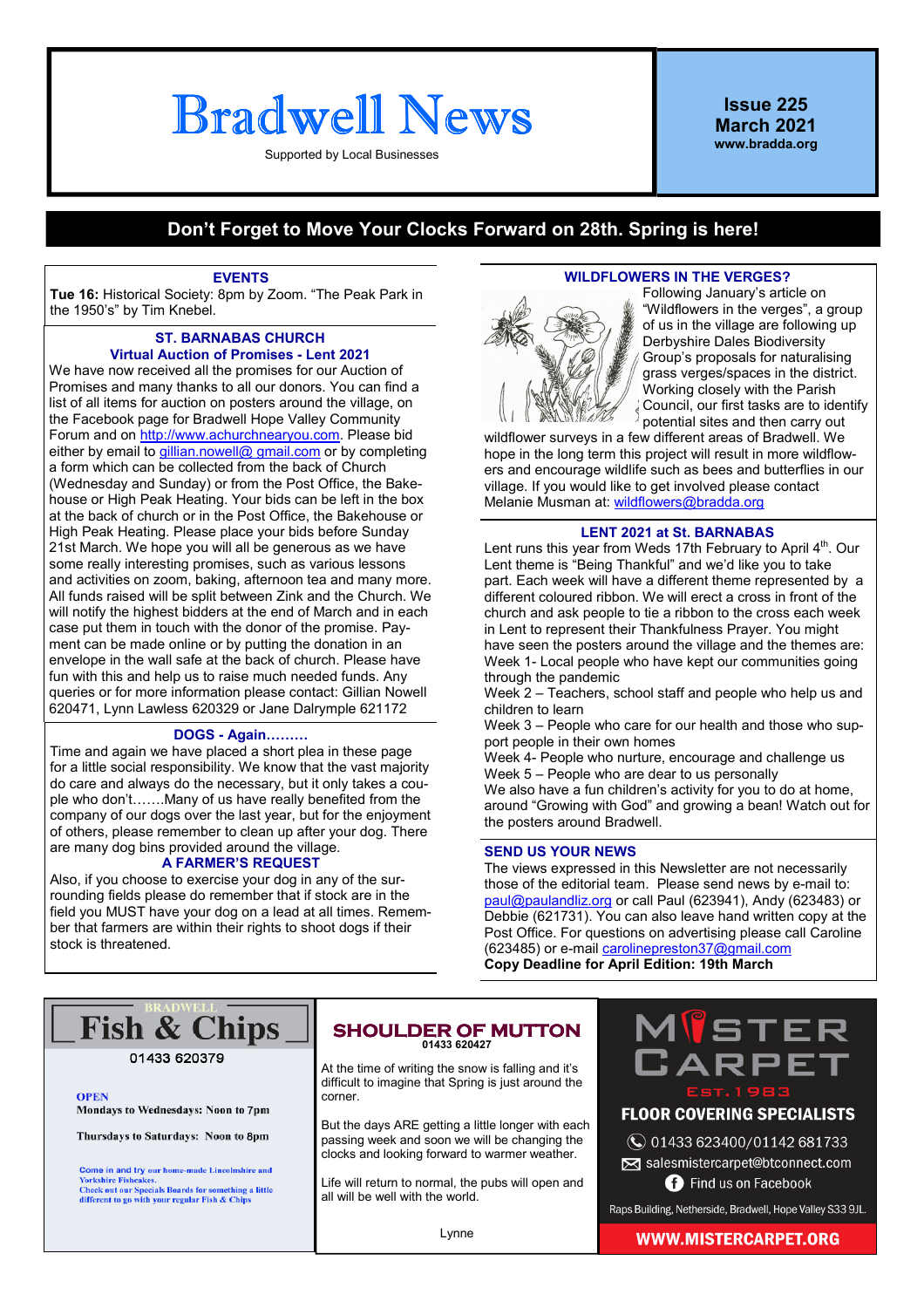

#### PARISH COUNCIL NEWS

Moss Rake Quarry: A number of residents attended the council meeting on  $2^{nd}$  February to express concern about the motocross and trail bikes using Moss Rake Quarry for offroading. The concerns were excessive noise, damage and COVID-19 lock-down related. These quarries are privately owned and the parish council has no authority over them, but we agreed to support the residents by writing to the landowners and various authorities to see if the quarries can be made secure so these activities cannot take place.

Grass cutting: Derbyshire County Council have said they will not give the parish council funds to cut the grass verges in the village. So council has decided not to pursue the idea of taking over cutting the verges, but rather to pressurise the existing responsible party, Derbyshire Dales District Council (DDDC) into performing the job for which they are paid. DDDC are aware that they have failed to deliver a satisfactory service for the last two years but District Councillor Furness has agreed to work with the appropriate personnel in DDDC to hopefully give Bradwell a better service this year.

S137 Grant Fund: Council awarded a grant of £150 to St Barnabas Church for the service of the church clock, as in previous years. There is still some money available this year, so if any village organisation wishes to apply for financial help towards a project please contact the Parish Clerk.

Annual parish meeting: The Annual Parish Meeting is the opportunity each year for the parish council to report to residents on the past year. The APM this year is on Tuesday 24<sup>th</sup> April, starting at 7:00p.m. This year the meeting will be held via Zoom online due to Covid restrictions. If you would like to attend the meeting please contact the Parish Clerk. This is a village meeting for Bradwell residents to meet council.

Toilet block: It was reported previously that a working group of councillors were investigating whether part of the toilet block could be used for a different purpose. After review it has been decided that extensive remodelling would be too expensive, so a lower cost option has been chosen. The area which formed the gent's toilets, and which is now unused will be cleaned out, sealed and decorated and used for another as yet unidentified purpose. Any usable equipment removed will be stored as spares for the other toilets. It has also been agreed that the toilets will be painted to freshen them up and keep them in good condition.

Public Participation: Residents continue to attend council meetings to raise matters of concern directly with Council. We welcome members of the public at both the main council and all committee meetings. Council meetings are generally held at 7:30 p.m. on the first Tuesday, currently online via Zoom. See the parish notice boards (on the side of the Memorial Hall and in the Peace Gardens bus shelter) for meeting announcements and agendas.

Contacts: Parish Clerk (623485) or parishclerk@bradda.org Council Chair (623941) or paul@bradda.org

#### THE PUBS AND PUBLICANS OF BRADWELL For the Years 1577 to 1940

Continuing the story of Bradda pubs in the early days: The New Bath

Val Hall gives no preamble concerning the New Bath Hotel. In BAM page 77, and writing about 1813, Seth Evans observes that the Bridge Inn and the Bath Inn 'came into existence as public houses some years afterwards'. An account of its much later history can be found in 'After Seth' p 141. This is what we know about the licensees in the intervening years:<br>**1845** James Maltby could have been the first lic

- 1845 James Maltby could have been the first licensee<br>1865 John Wainwright
- 1865 John Wainwright<br>1868 Sam Longden appe
- Sam Longden appears as publican and farmer keeping the Eden Tree Bath Inn in the 1871 and 1881 censuses
- 1885 Robert Baxter<br>1887 Sam Longden
- Sam Longden appears in the 1891 census, but only as a farmer of 20 acres
- 1896 Robert Redhead<br>1901 William Jackson
- William Jackson Eyre is listed among the subscribers to BAM in 1912
- 1913 Henry Higgs
- 1920 Mary Ellen Higgs
- 1920 Frank Greaves
- 1923 Robert Siddal Wild<br>1923 George Ashton
- George Ashton
- 1926 Charles Pemberton
- 1934 Lesley Clapham
- 1940 Ethel Green

The following pubs were originally listed as beer houses.

The Bridge The origin of this pub seems again to be with the Kenyon family. In the 1841 census William, Hannah and Edwin lived there and the Tithe summary of 1843 tells us that they rented a 'homestead' from the Earl of Newburgh. In the 1841 census William Kenyon was listed as a 'beer seller'. The use of the term 'beer seller' suggests that he may have held a 'beer only licence'. White's Directory of 1857 tells us that William Kenyon was still a beer seller and now also a cooper. In 1869 Michael Hall seems to have moved to the Bridge from the Green Dragon as a full licensee. This would appear to have been a good move on his part. He was the son of Isaac Hall who is listed as a salt carrier in 1851. His mother, Hannah's family (Wildgoose) had also for many years been salt carriers. Michael carried on the trade of carting from the pub for 25 years up to 1896. The business was carried on alongside his acting as a publican although this occupation is not mentioned in the later censuses. In 1896 John Glover took over to be followed by Albert Quince in 1898, Albert Sugden in 1906 and Alfred Lessons in 1909 (prosecuted for watering his whisky). George Downes took over in 1915 and finally Fred Storey in 1916 the year the licence became extinct. (The events leading to George Downes taking over the licence are described on page

#### C I STRONG TIMBER SERVICES Manufacturers of Superior Timber

Buildings

Full Range of products available including Large Sheds, Garages, Workshops, Stabling and Field Shelters. A full range of animal housing available. All ground work undertaken

Tel: 01298 873098 / Mob: 0771 5254620

Tideswell Moor, Tideswell, Nr Buxton, SK17 8JD

www.strongtimberservices.co.uk

## Samuel Fox Country Inn

Mother's Day, Sunday 14th March With luck we'll be allowed to reopen in time for Mother's Day. We're taking bookings from 13:00 to 16:00. Just go to our website to see our menu and reserve your table online. As it's a family occasion, children are half price and get a free a soft drink.

Let us help you do Mum proud on her special day The Samuel Fox is recommended in the Michelin, AA, Good Food and Harden's Best UK Restaurants guides www.samuelfox.co.uk tel: 01433 621562



Ye Olde Bowling Green Smalldale Head Road, Bradwell, S33 9JQ

Ye Olde Bowling Green welcomes you back with a new menu and safe environment

For bookings and enquiries call 01433620450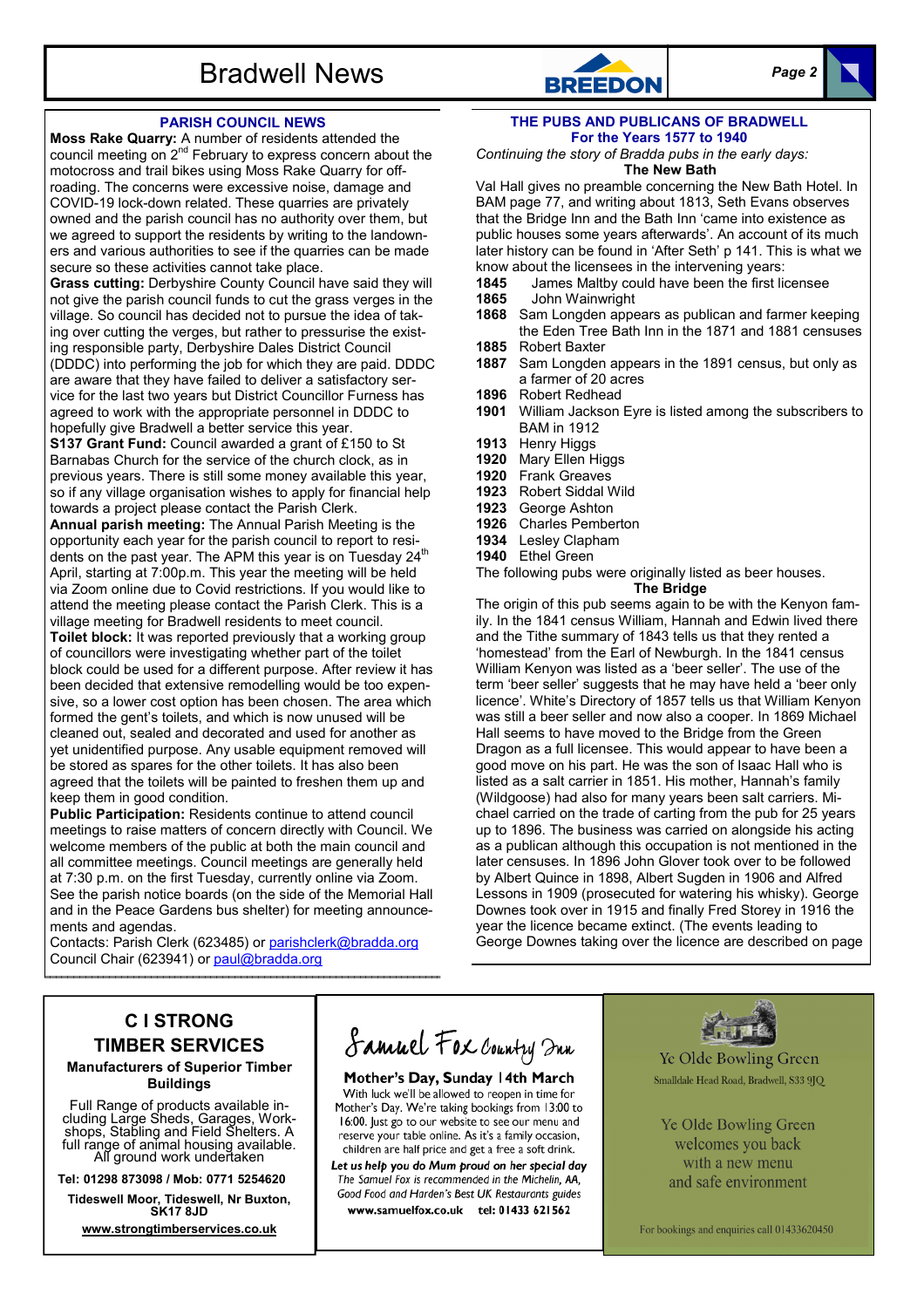Bradwell News Page 3

138 of 'After Seth'.) In 1913 250 villagers had signed a petition that fewer licences be granted in Bradwell which might have helped to accelerate the extinction of the licence (also that the building was said to be 'overrun by rats'). Some people may remember it as a café until the late 1950s.

#### The Shoulder of Mutton

This pub also started life as a beer house. John Hall held the licence in 1867 and in 1875 Reuben Hallam took over. This gentleman, according to BAM page 71 was 'a most entertaining character' (as is the present incumbent). He was followed in 1877 by Abraham Hall, Samuel Wright and John Hall both in 1888, Harriett Hall in 1890, Albert Wright in 1903, Peter McGricken in 1908, Jane Hucknall Lomas in 1910 and Charles Boulton in 1914. When Charles Boulton died in the early 1930s his wife Lily took over the licence and ran the pub with her two sons Frank and Sydney. During Lily's time as publican the pub that was originally on the west side of Water Lane (later called Church Street) moved onto the other side of what became the main road into Bradwell from the Dale. The move of the pub went on in 1937 alongside the road improvements and these are described in 'After Seth' p 140. The original Shoulder of Mutton is now known as Lyndale House.

To Be Continued..

#### VINCENT STANISLAW MIDDLETON - Continued.

After ten years in Bradwell, the family moved to live in Sheffield. In 1976, Vincent left Newburgh Engineering and found employment with Lockwood and Carlisle, a company which supplied parts for large marine diesel engines. Here his suggestions for improvement and innovation were rejected, so he left and with a loan from his mother, in 1980 he took the risk to set up on his own with a company he called Veeanco and he created a successful business. In 1988, when he and Anne were between house moves, he invested most of their money in a company called Barlow Clowes which collapsed, and they were back to being homeless for a while. When eventually they got most of their money back, they bought a bungalow near Clumber Park. In 1993 Vincent and Anne divorced. Some time later, whilst on a driving holiday in the USA, he met Thelma, a middle- aged English lady who was on holiday with friends. On his return from the States, he moved in with Thelma at her flat in Poole. He rekindled his interest in boating and joined Parkstone Yacht Club, where he kept an offshore power boat. He fitted an automatic helm, which he interfaced to a satellite navigation system and he and Thelma used to sail down the coast to Cornwall or over to France. They also went on holidays to exotic locations all over the world. In 2014, Thelma was diagnosed with Parkinson's Disease and Vincent looked after her for 6 years as her condition advanced. During lock down in early March 2020, she was taken into care and died in late April. Vincent, who had never liked being alone, survived her by only a few months. He died peacefully at his home in Poole on 13<sup>th</sup> January 2021, shortly after his 93<sup>rd</sup> birthday.

#### BRADDA LOTTO

Due to COVID regulations the January and February draws were postponed. However, we are hopeful to hold three months draws on Wednesday 10th March to conclude our first successful year of the LOTTO. The organisers wish to thank you all for your continued support and understanding. Please Note: Applications for the next 12 months membership, from April 2021 are now being received. Closing date for these applications is 31st MARCH 2021. Additional forms are available from Bradwell Post Office.

#### WAR MEMORIAL HALL

The Memorial Hall Management Committee are seeking an assistant treasurer due to retirement of the existing incumbent. The essential services provided for your hall are:

- Invoicing customers and chasing debts
- Receiving and paying supplier Invoices
- Main/first enquiry contact for a few large suppliers
- Managing the bank accounts on line
- Preparing interim and statutory annual accounts
- Liaising with the treasurer
- Liaising with the auditor

The invoicing, record-keeping and accounting are currently done and controlled on Excel spreadsheets so familiarity with Excel is essential. Attendance at Management Committee meetings would be welcomed but is NOT essential. The non-accounting treasurer will attend these.

If you can help us please contact Brian Salisbury on 621168 or email salisbury586@btinternet.com

#### APPEAL FOR OLD LAPTOPS

The Hope Valley Rotary Club are supporting a Rotary project to recycle old laptops and tablets and supply them to local schools for use by pupils who do not have a computer for home based lessons. Rotary will arrange to have the devices cleaned to remove any personal data. So, if you have a laptop or tablet which is no longer needed it could still be very useful. As long as the device is functional, the age is not critical as any devices not suitable for local schools will be recycled to other charities which can make use of them.

If you think you can help please email Rotarian Tim Sheppard at Tim@Sheplan.eu for more details and to arrange a socially distanced handover.



Hi everyone! We're still out here! We want to wish you all well and we hope to SEE you soon.